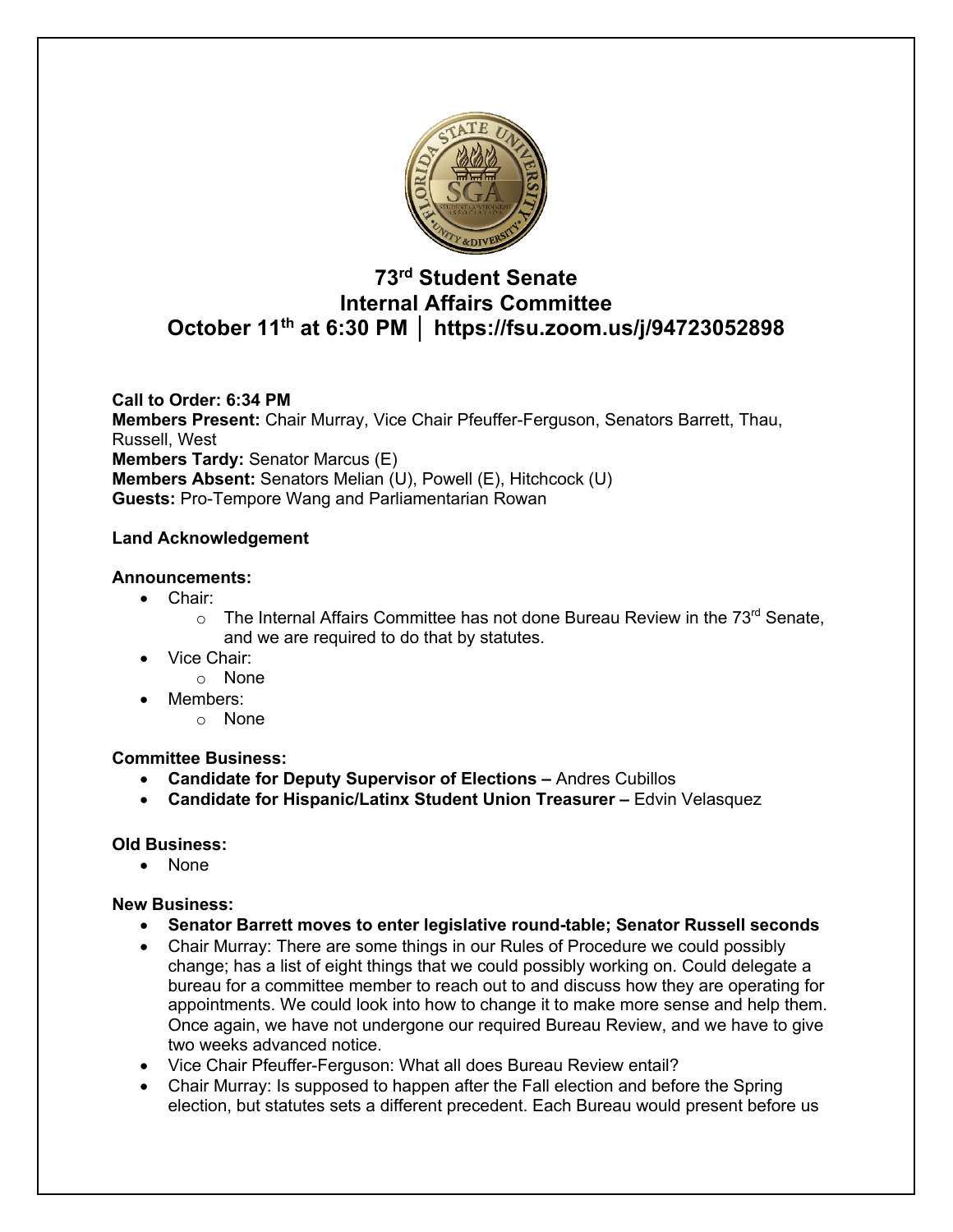and we would then have to decide if they should continue being a bureau, and we would also have decide if they need to change the way they are doing things. Most of the work is on them, and we would decide if they are doing things properly. We would then write up legislation with our recommendations to the rest of Senate.

- Vice Chair Pfeuffer-Ferguson: So it sounds similar to the way Central Reserves and Sweepings is set up with the hearings?
- Chair Murray: Yes. Proceeds to list out the current standing Bureaus, as well as the ones that do not currently exist but we could work towards re-establishing them. We need to decide if we want to go ahead and start the process of Bureau Review or look into the appointment processes. Describes both processes, and then also discusses looking into our Rules of Procedure.
- Vice Chair Pfeuffer-Ferguson: I personally feel as though we need to look into the Bureau Review process first, as that is something we are required to do. Could we possibly do them simultaneously?
- Chair Murray: Yeah, for sure. This is something we need to do and there is a way we could do both at the same time.
- Senator Barrett: Would this happen during our regular meeting time or another time?
- Chair Murray: It would be best for attendance to do it during our regular meeting time.
- Nobody objects us going through the Bureau Review process.
- **Senator Barrett moves to Amend our Rules of Procedure; Senator West seconds**
	- o Strikes out section 5.A.1.
	- o **AMENDMENT PASSES**
- **Senator Barrett moves to Amend our Rules of Procedure; Senator West seconds**
	- $\circ$  Adds 5.B.1.VI. to say: "An overview of their selection and forwarding process for their executive board members to be appointed by the Student Body President."
	- o **AMENDMENT PASSES**
- **Vice Chair Pfeuffer-Ferguson moves to Amend our Rules of Procedure; Senator Russell seconds**
	- $\circ$  Adds 5.B.1.VII. to say: "A report of their satisfaction with their governing statutes."
- **Senator Barrett moves to Amend our Rules of Procedure; Senator West seconds**
	- o Strikes "place and subject matter" and adds "and place" to section 2.A.
	- o **AMENDMENT PASSES**
- **Senator Barrett moves to Amend our Rules of Procedure; Vice Chair Pfeuffer-Ferguson seconds**
	- o Adds "roll call of attendance and" to section 2.C.
	- o **AMENDMENT PASSES**
- **Senator Barrett moves to Amend our Rules of Procedure; Senator West seconds**
	- o Adds "via motion to allow a non-member to speak" to section 3.B.4
		- o **AMENDMENT PASSES**
- **Senator Barrett moves to Amend our Rules of Procedure; Senator West seconds**
	- o **Vice Chair Pfeuffer-Ferguson objects**
	- o **Senator Barrett withdraws his motion**
- **Vice Chair Pfeuffer-Ferguson moves to allow a non-member of the committee to speak; Senator Barrett seconds**
- Pro-Tempore Wang explains how this sort of amendment is against Robert's Rules of Order as it bars someone from making a certain motion
- Parliamentarian Rowan explains how people can be specific who can speak in their motion to allow a non-member to speak.